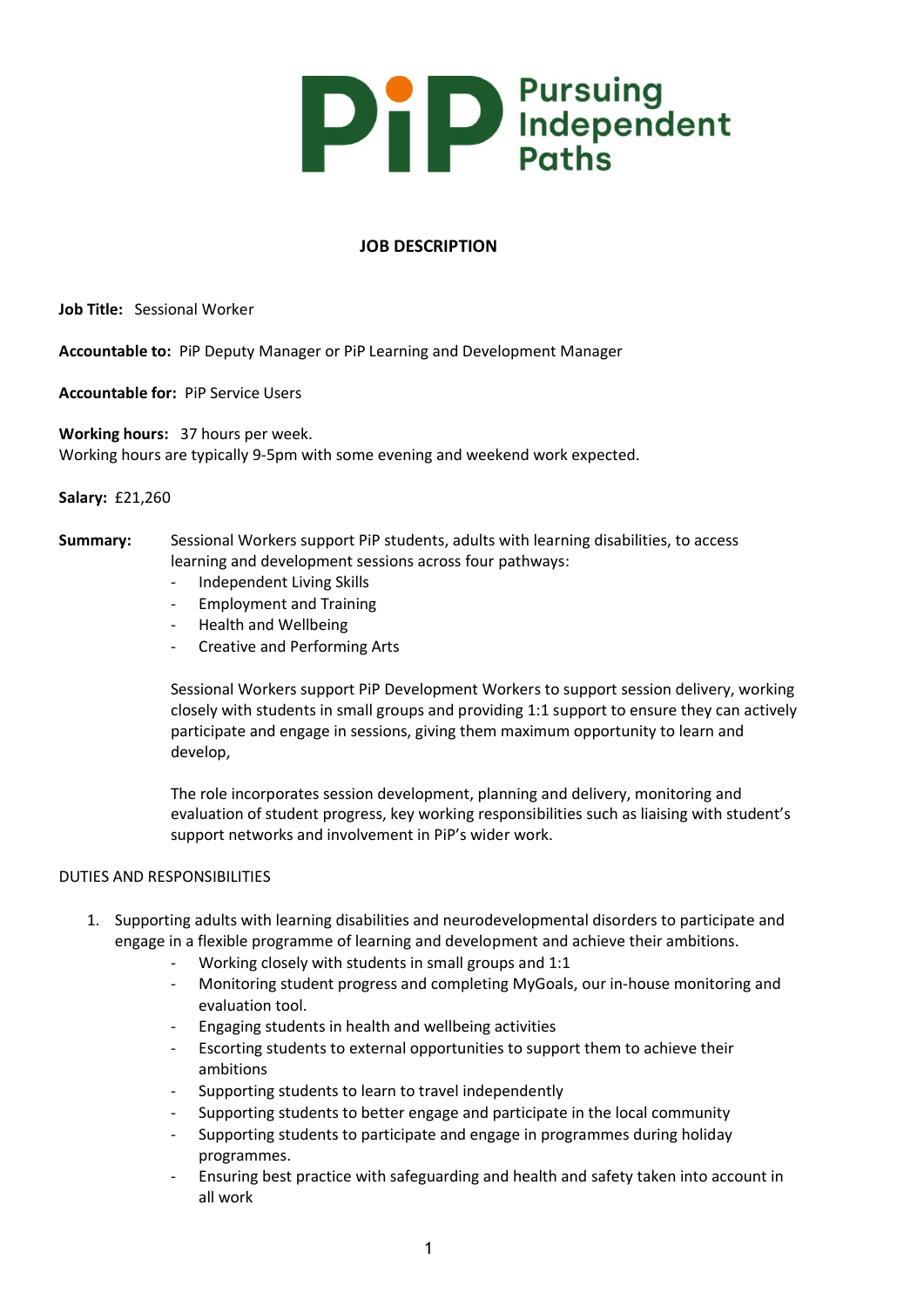# **DED** Pursuing<br>Pursuing<br>Pursuing<br>Pursuing

- 2. Supporting Development Workers to deliver a flexible and empowering programme of learning and development sessions
	- Shadowing PiP staff and learning the approach to session delivery
	- Acting under the guidance and instruction of Development Workers to deliver learning sessions in a person-centred way
	- Act on instructions of Development Workers to set up classrooms in a way that is safe, accessible and best facilitates learning.
- 3. Once experienced, taking the lead in planning and delivering accessible learning and development sessions.
- 4. Keyworking
	- Working closely with students to develop a circle of support
	- Supporting key students support network and keeping them up to date with service developments
	- Advocating for key students within their support network and empowering them to find and use their voice and make their own choices
	- Maintaining accurate records of student progress, student needs and contact details.
	- Developing strong and positive working relationships with social workers and supported living providers.
- 5. Taking a role within the PiP Team to ensure that PiP maintains a high quality and responsive service
	- Actively participating in fundraising and communication events and activities
	- Supporting volunteers
	- Representing PiP within external and internal environments
	- Establishing and maintaining strong positive working relationships with families, social workers, case managers and stakeholders and partners.

# **PERSON SPECIFICATION**

Essential personal qualities:

- Passionate about empowering adults with learning disabilities and neurodevelopmental conditions
- Willingness to learn about person centred planning and care

Essential skills and abilities

- Ability to communicate effectively with a team and with people with different communication needs
- Able to work independently and manage a varied workload
- Able to maintain positive and professional relationships
- A flexible approach to work

### Desirable experience:

- Experience teaching or facilitating learning sessions for young adults
- Experience of supporting effective and meaningful communication with service users with complex communication needs
- Experience working with people with learning disabilities, neurodevelopmental disorders or a similar vulnerable client group